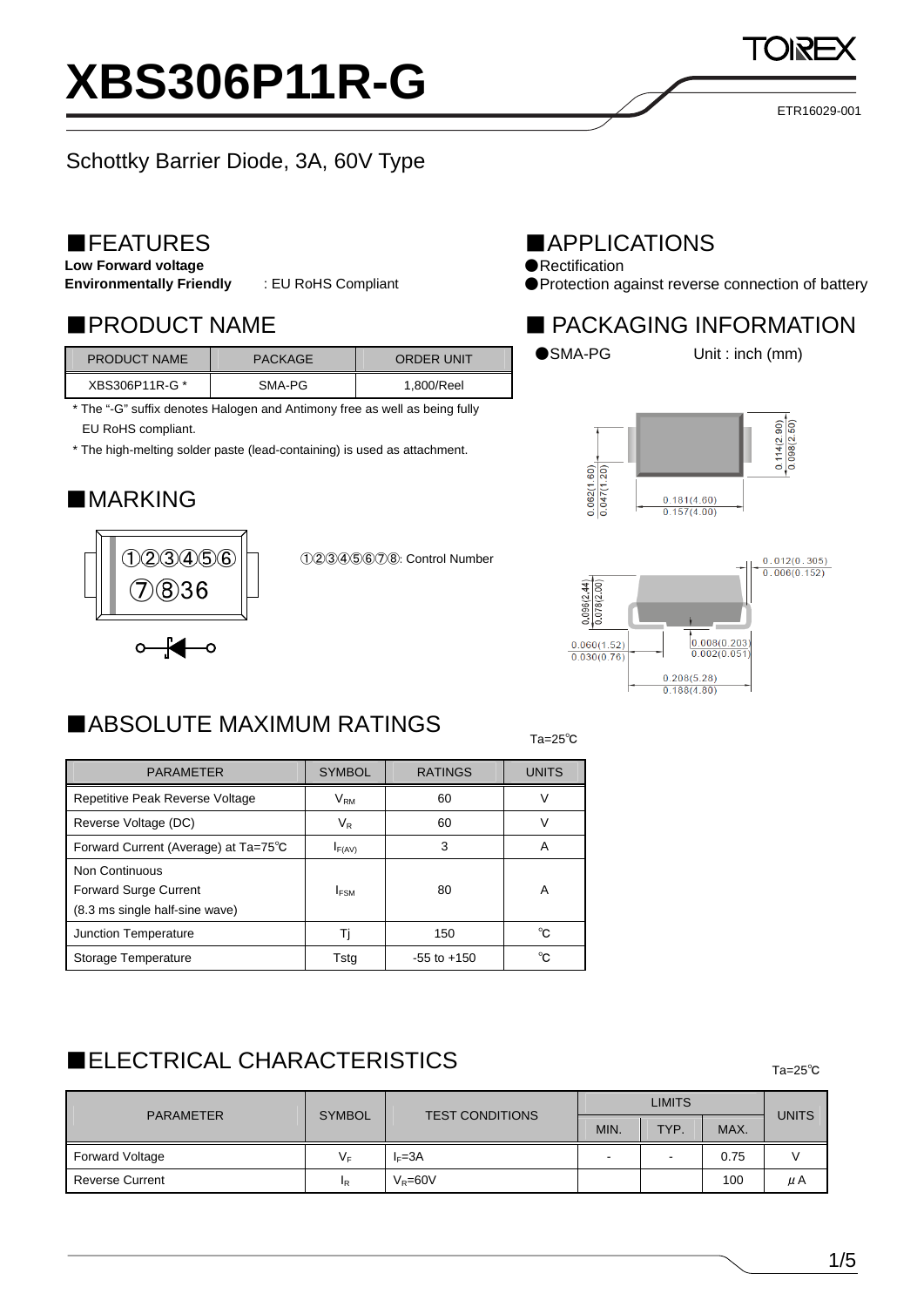## **XBS306P11R-G**

## ■TYPICAL PERFORMANCE CHARACTERISTICS









(3) Terminal Capacitance vs. Reverse Voltage (4) Average Forward Current vs. Operating Temperature



## ■NOTES ON USE

1. Please use this IC within the absolute maximum ratings. Even within the ratings, in case of high load use continuously such as high temperature, high voltage, high current and thermal stress may cause reliability degradation of the IC.

2. Torex places an importance on improving our products and their reliability. We request that users incorporate fail-safe designs and post-aging protection treatment when using Torex products in their systems.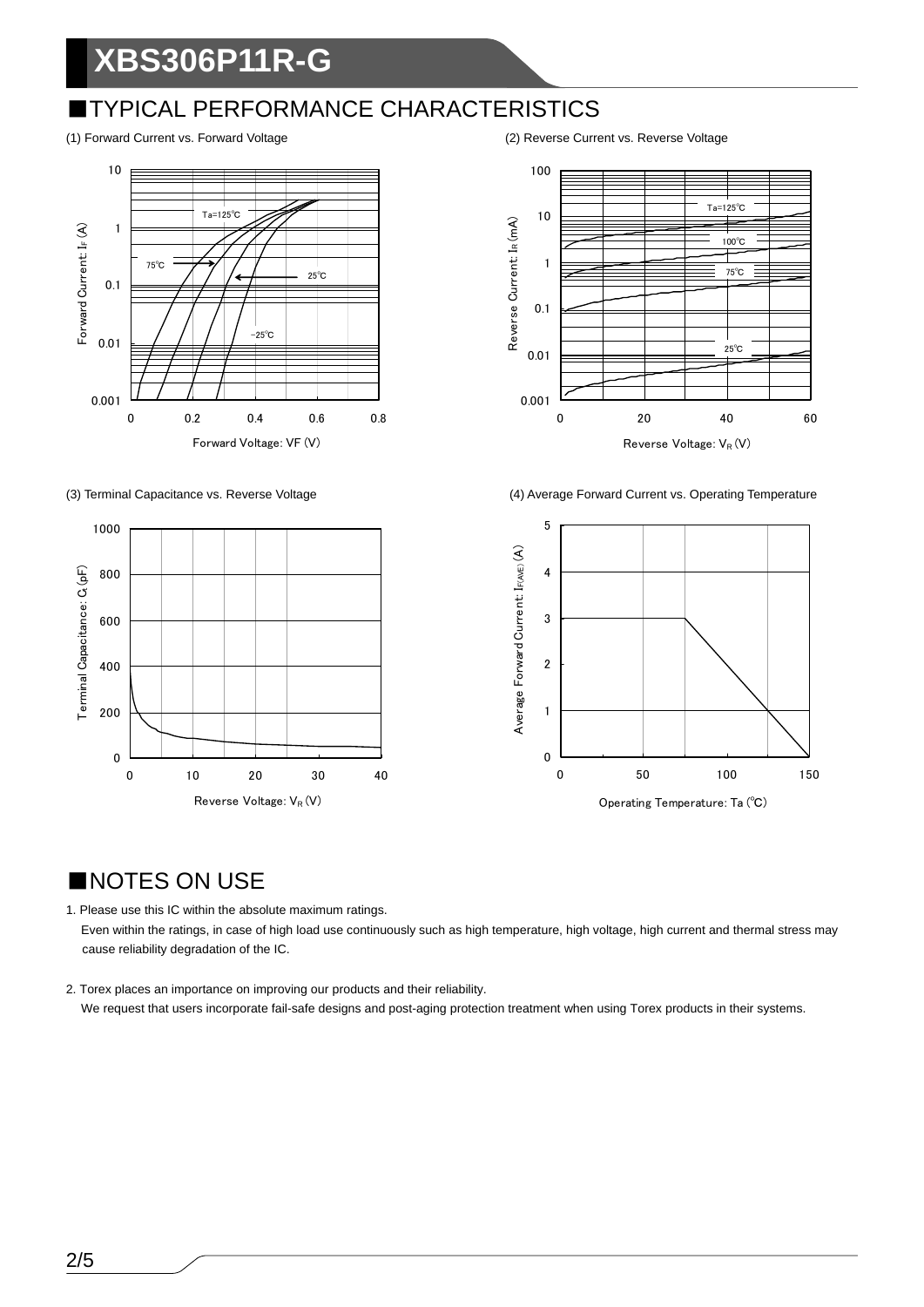## ■REFERENCE PATTERN LAYOUT

●SMA-PG

Unit : inch (mm)

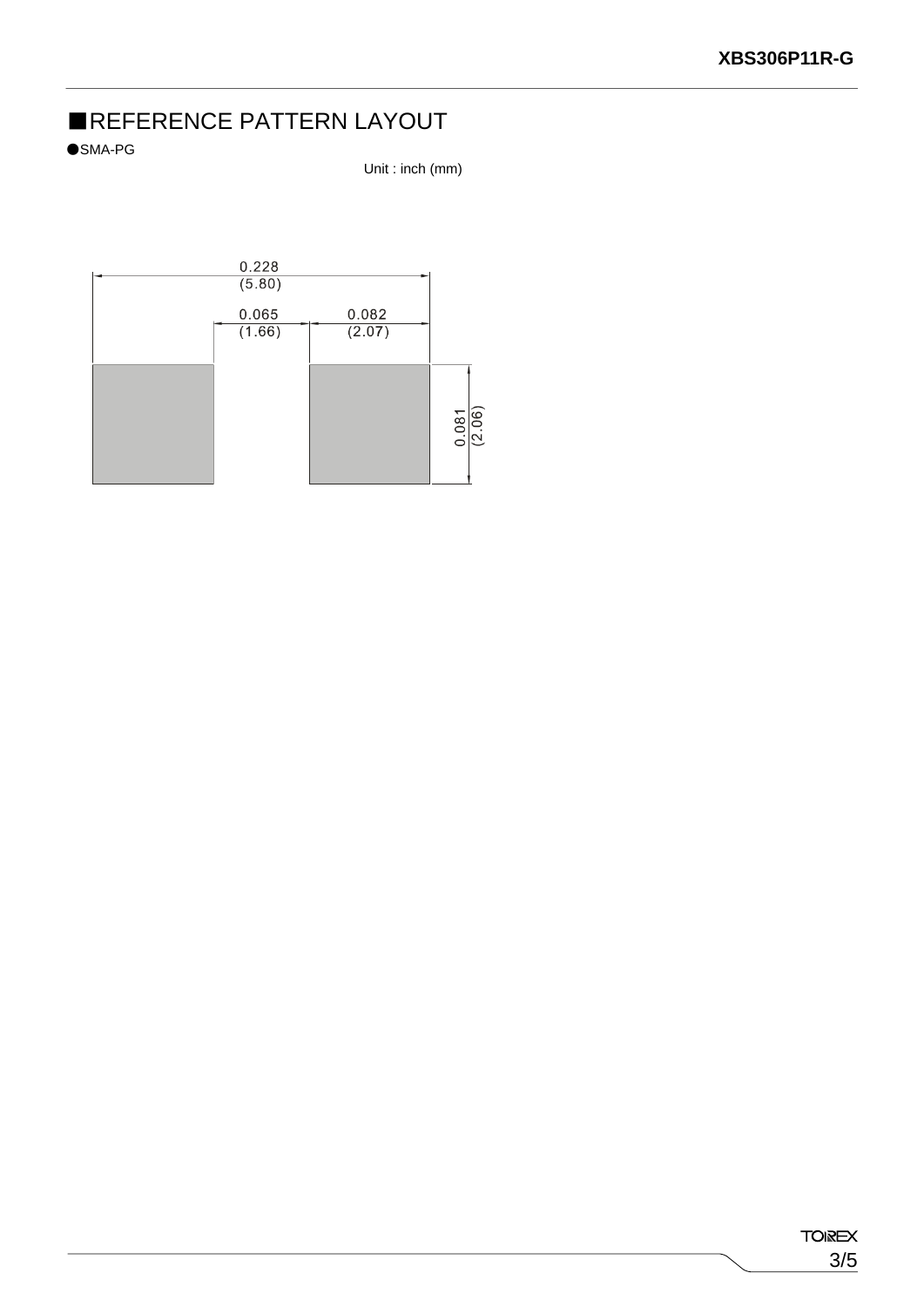## **XBS306P11R-G**

## ■TAPING SPECIFICATIONS

●SMA-PG



Note:

1. There shall be leader of 230mm minimum which may consist of carrier and or cover tape follower by a minimum of

160mm of carrier tape sealded with cover tape.

2. There shall be minimum of 160mm of empty component pockets sealded with cover tape.

| <b>SYMBOL</b>  | mm              |
|----------------|-----------------|
| d              | $1.55 \pm 0.05$ |
| D              | $178.0 \pm 2.0$ |
| D1             | min. 50.0       |
| D2             | $13.0 \pm 0.2$  |
| E              | $1.75 + 0.10$   |
| F              | $5.50 \pm 0.10$ |
| P              | $4.00 \pm 0.10$ |
| P0             | $4.00 \pm 0.10$ |
| P <sub>1</sub> | $2.00 \pm 0.10$ |
| W              | $12.0 \pm 0.3$  |
| W <sub>1</sub> | $13.4 \pm 1.0$  |
|                |                 |